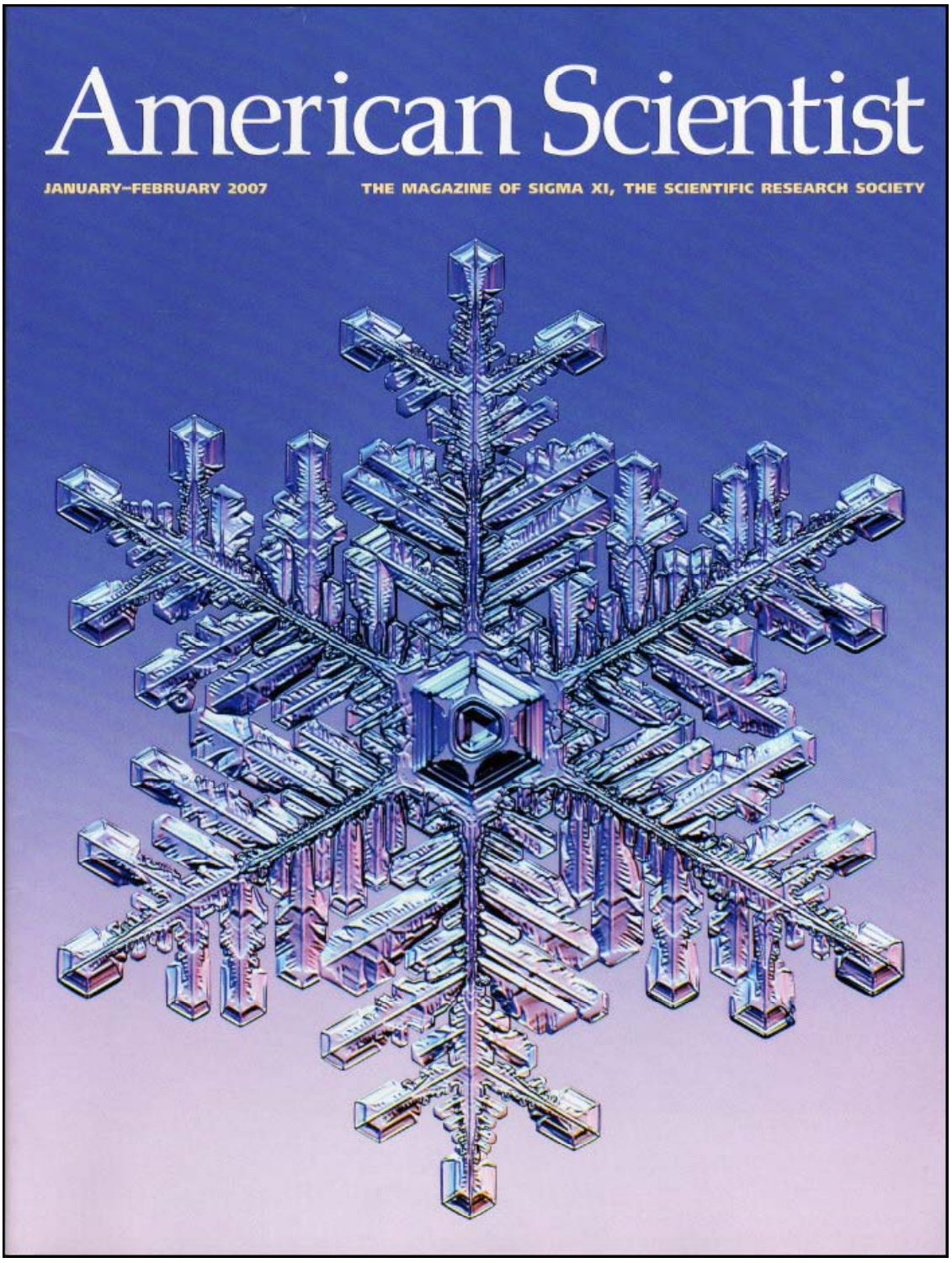## The Formation of Snow Crystals

*Subtle molecular processes govern the growth of a remarkable variety of elaborate ice structures*

Kenneth G. Libbrecht

Whether it is a tray of cubes in the freezer or the surface of a lake in winter, ice takes on the shape of its container. But when it comes to snowflakes, the same simple act of freezing water has a completely different result, producing a stunning diversity of complex patterned forms. The variety of shapes is so remarkable that it easily supports the old adage that no two snowflakes are exactly alike. Even a casual look on a snowy day brings about the kind of wonder that prompted Henry David Thoreau to comment: "How full of the creative genius is the air in which these are generated! I should hardly admire more if real stars fell and lodged on my coat."

Water is such a common substance that one might expect that everything was already known about Thoreau's "creative genius"—how snowflakes develop into their complex structures. In fact, a great deal about the growth of these diminutive ice masterpieces remains maddeningly difficult to explain, even at the qualitative level. The growth of snowflakes is a highly nonlinear, nonequilibrium phenomenon, for which subtle processes at the nanoscale can profoundly affect the development of complex patterns at all scales. Under-

*Kenneth G. Libbrecht is a professor of physics and chairman of the Physics Department at the California Institute of Technology. He received his Ph.D. in 1984 from Princeton University. His research has spanned a wide range, from solar activity to gravitational waves, but his interests in crystal growth led him to study and photograph snowflakes. Some of his images, which can be seen at www.snowcrystals.com, were put on a series of stamps released by the U.S. Postal Service in October 2006. Libbrecht is the author of several books on snow crystals, most recently* Ken Libbrecht's Field Guide to Snowflakes *(Voyageur Press, 2006). Address: Physics Department, Caltech 264- 33, Pasadena, CA 91125. Internet: kgl@caltech.edu* standing their formation requires a rich synthesis of molecular dynamics, surface physics, growth instabilities, pattern formation and statistical mechanics. Even though they fall from the winter clouds in vast numbers, we are only now on the verge of understanding why snowflakes form their distinctive shapes.

### **The Crystal Menagerie**

When water vapor in the atmosphere condenses directly into ice, bypassing the liquid phase, the resulting forms are properly called snow crystals. The word "snowflake" is a more general meteorological term, used to describe several different types of winter precipitation, anything from individual snow crystals to agglomerations of many crystals that collide and stick together, falling to earth as flimsy puffballs.

The formation of snow crystals usually begins when the wind causes a mass of warm, moist air to collide with a different mass of air, forming a weather front at their interface. If the collision pushes the warm air mass upward, then it cools as it rises. Once the air cools sufficiently, some of the water vapor it carries condenses into countless water droplets. Each droplet requires a nucleus on which to condense, and these are provided by particles of dust in the air. The micrometer-sized spheres are effective at scattering light, so vast numbers in aggregate form visible clouds. A goodsized cloud bank might contain a million or so tons of water, all in the form of suspended water droplets.

If the newly formed clouds continue to cool, dust plays another role in making snow. Water droplets do not freeze immediately when the temperature drops below zero degrees Celsius. Instead, they remain liquid in what is called a supercooled state. Pure water

droplets can be supercooled to nearly –40 degrees before they freeze. Dust provides a solid surface to jump-start the freezing process, so dust-laden droplets begin to freeze at around –6 degrees. Since dust particles are all different, the cloud droplets do not all freeze at the same temperature. There is a gradual transition as a cloud cools and its droplets begin to freeze.

Once an individual droplet freezes, it begins to grow and develop as water vapor condenses onto its surface. Snow crystals are therefore made mostly from water vapor, not liquid water, solidifying directly into a crystal-lattice structure. The liquid droplets in the cloud that remain unfrozen slowly evaporate, supplying the air with the water vapor that creates their frozen brethren.

Thus there is a net transfer of water molecules from liquid droplets to water vapor to snow crystals. This is the round-about method by which the liquid water in a cloud freezes. Roughly one million cloud droplets must evaporate to provide sufficient water vapor for a single large snow crystal. The crystals become heavier as they grow, until gravity eventually pulls them out of their cloudy nurseries.

The angle between atoms in a water molecule mandates a hexagonally shaped ice lattice, which ultimately leads to the snowflake's sixfold symmetry. As a result, snow crystals first develop into small, faceted prisms, which may grow to a few tenths of a millimeter in size, about as large as the period at the end of this sentence. Depending on the details of how they grow, these simple crystals may become slender hexagonal columns shaped like wooden pencils, thin hexagonal plates, or anything in between.

The crystals typically develop more elaborate structures as they grow larger.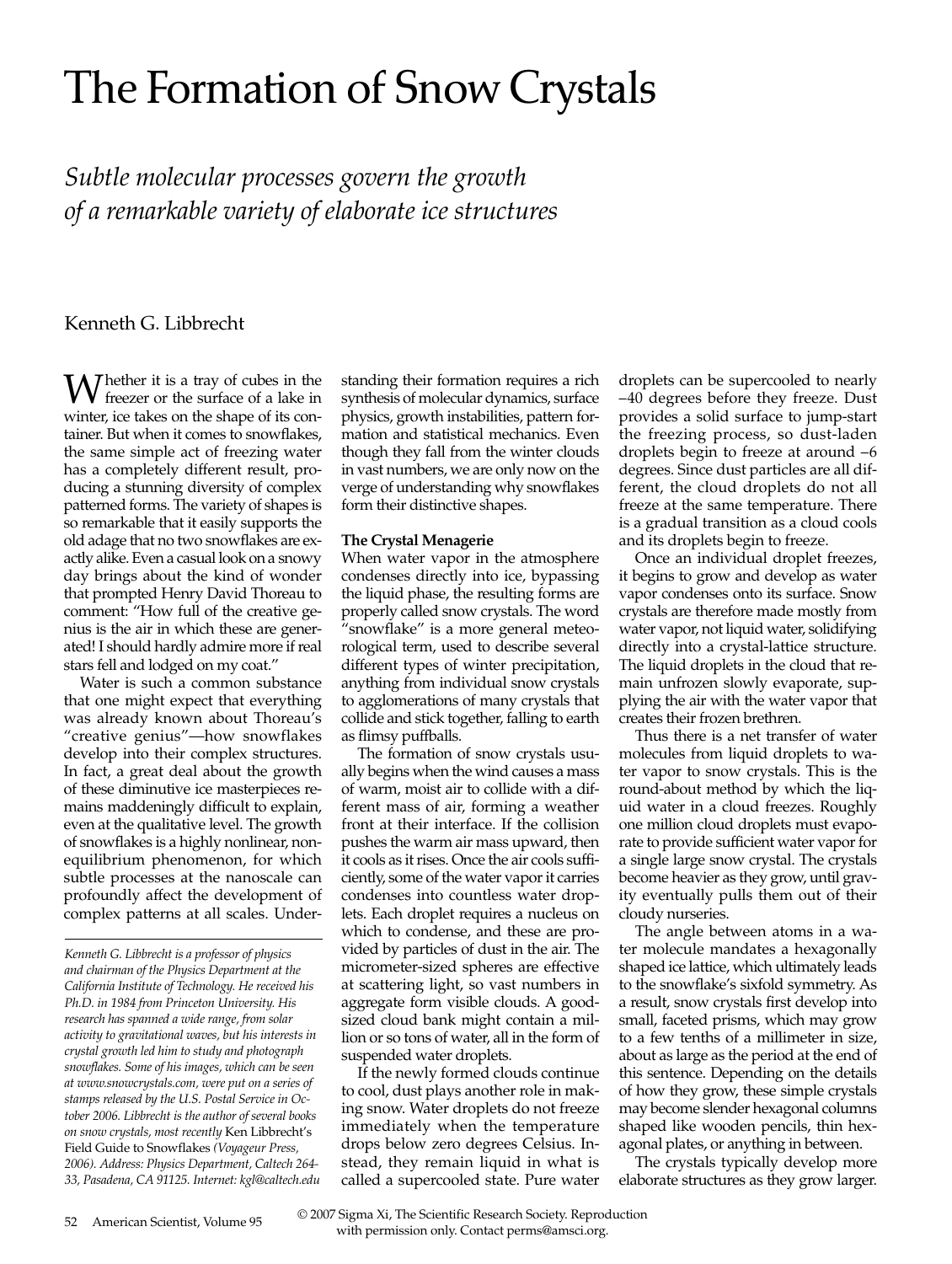

**Figure 1. Although the word "snowflake" usually conjures up images of feathery, flowerlike forms, single crystals of snow come in a myriad of shapes and sizes. These include** *(by row, from top left)* **a short column with its facet faces hollowed by competition for water vapor, a hexagonal plate, a stellar plate, a sectored plate, a stellar dendrite, a hollow column, a cluster of needles, a capped column and a capped bullet rosette. The smallest simple prisms may be a few tenths of a millimeter, whereas the largest stellar dendrites may be 10 millimeters in diameter. All of these snow crystals were collected from natural snowfalls, but laboratory studies are uncovering the reasons why such a variety of forms can all arise from the simple freezing of water vapor. (Except where noted, all photographs are courtesy of the author and www.snowcrystals.com.)**

Columnar snow crystals may become hollow columns, with conical voids in their ends, or they may grow into thin ice needles a few millimeters in length. Stout columns often form in clusters called *bullet rosettes,* so named because the individual columns have bullet-like shapes. There is competition for water vapor near the center of the collection, inhibiting growth in that area and giving each column a tapered look.

Small plates may sprout six primary branches, forming star-shaped, or stellar, snow crystals. A good-sized specimen might be 2 to 3 millimeters in diameter, about the size of this uppercase "O." The

arms of broad-branched stellar plates are often decorated with ridges or other lavish patterns on their surfaces. The six primary branches of a stellar snow crystal might also sprout numerous additional side branches to form fernlike dendritic structures, measuring up to 10 millimeters in diameter. Side branches are always separated from one another by multiples of 60 degrees and run parallel to neighboring rows of branches.

Sometimes a snow crystal will begin growing as a column and then switch to plate growth, resulting in two platelike crystals on the ends of a connecting column, like wheels on an axle. These rare and somewhat exotic shapes are called capped columns.

It should be noted that fine examples of snowflake symmetry are more the exception than the rule. There are many mechanisms that can interrupt perfect snow crystal growth.

When a cloud droplet first freezes into a nascent snow crystal, it is just a few microns in size. As long as the droplet freezes into a single ice crystal without defects, its initial form is largely irrelevant in determining its final shape. The elaborate morphology of an individual snow crystal emerges with time as water vapor condenses on the crystal surface,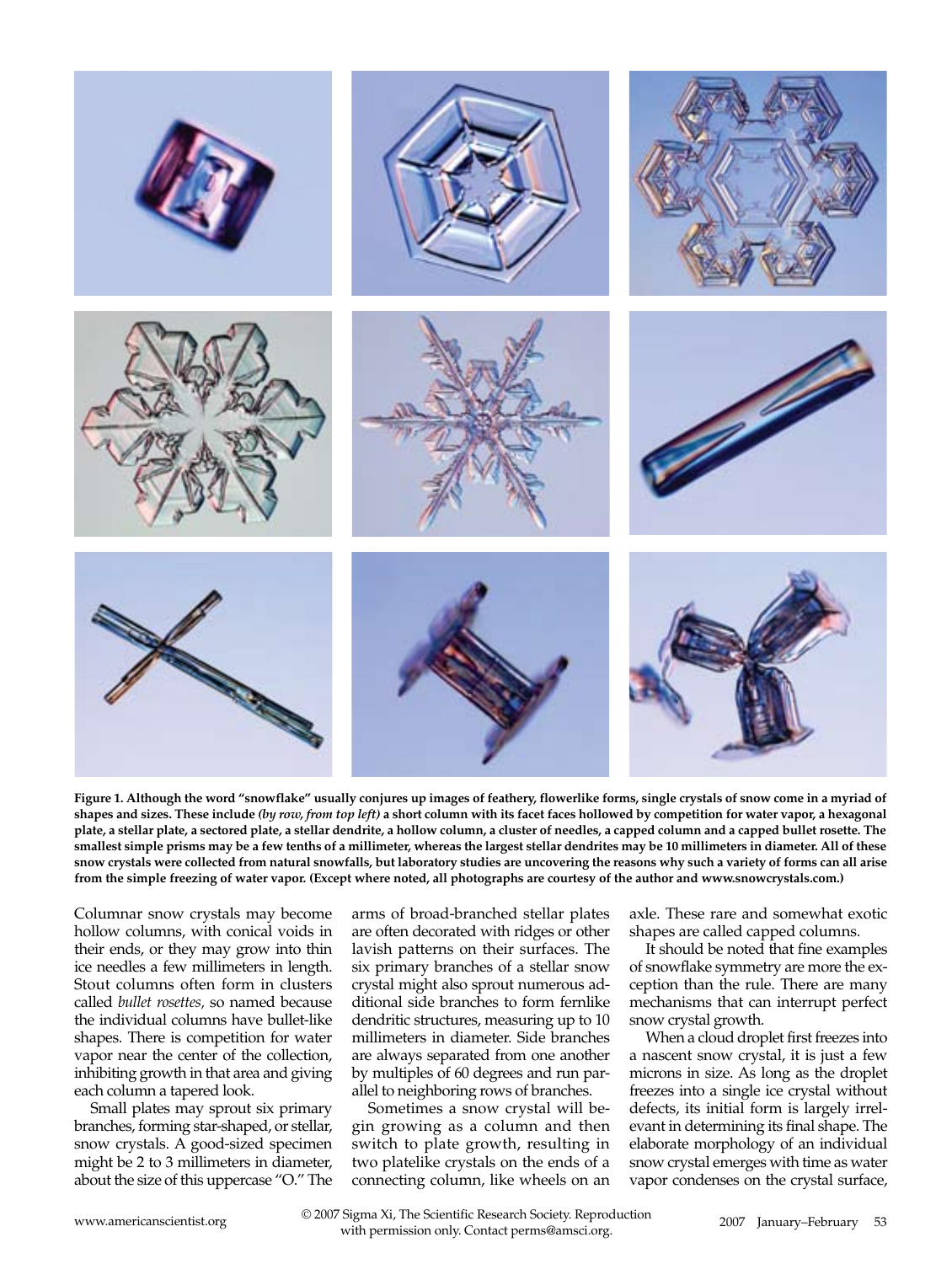

**Figure 2. The structure of snow crystals is highly sensitive to temperature and humidity, as shown in the snow-crystal morphology diagram** *(top)* **first developed by the Japanese physicist Ukichiro Nakaya in the 1930s. Here, supersaturation refers to the excess water vapor in the air when the humidity is above 100 percent. The diagram shows that between 0 and –3 degrees, small plates and stars are seen. Between –3 and –10 degrees, the crystals form thin needles and long columns. Between –10 and about –22 degrees, plates show up at lower supersaturations whereas larger branched structures develop at higher water-vapor levels, with particularly large and photogenic forms appearing right around –15 degrees. At colder temperatures, small plates or columns form, again depending on humidity. The curved line shows the supersaturation that would typically be found within a dense cloud. Researchers have also developed snow-crystal classification charts that can contain up to 80 entries for types of snow. A selection from such a chart** *(bottom)* **expands on some of the groups seen in the morphology diagram.**

causing the structure to develop. A snow crystal is not made by carving material away from a block of ice, but rather by selectively adding material. To understand the great variety of shapes and patterns in snow crystals, we must understand the dynamics of their growth.

#### **Catching a Chill**

The symmetry and complexity of snow crystals have been pondered for hundreds of years. German scientist Johannes Kepler, the first person to realize that planets orbit the Sun in elliptical paths, was also the first to examine snow crystals with a scientific eye. In 1611 Kepler penned a small treatise entitled *The Six-Cornered Snowflake,* in which he attempted to understand the flowerlike shapes of snow crystals. In comparing flowers and snowflakes, Kepler deduced:

Each single plant has a single animating principle of its own, since each instance of a plant exists separately, and there is no cause to wonder that each should be equipped with its own peculiar shape. But to imagine an individual soul for each and any starlet of snow is utterly absurd, and therefore the shapes of snowflakes are by no means to be deduced from the operation of soul in the same way as with plants.

If one replaces "soul" with "complex biochemistry of living organisms," Kepler was essentially correct in his thinking. There is no genetic blueprint that guides snow-crystal development. Their growth is determined by relatively simple physical rules—far simpler than the chemistry of living organisms—yet complex shapes emerge spontaneously. Kepler realized that the genesis of complex patterns and structures from simple precursors was a worthy scientific question, and it is one that scientists are still investigating today.

The advent of x-ray diffraction techniques in the 1920s illuminated crystalline structures, helping to lay the foundations of the field of crystallography, and soon revealed the sixfold symmetry of the ice-crystal lattice. The lattice structure helped to explain the sixfold symmetry of snow crystals, but by itself it does not explain the complex crystal morphologies.

Physicist Ukichiro Nakaya of the University of Hokkaido in Japan brought 20th-century scientific methods to bear on this problem in the 1930s in a remarkable series of observations and experi-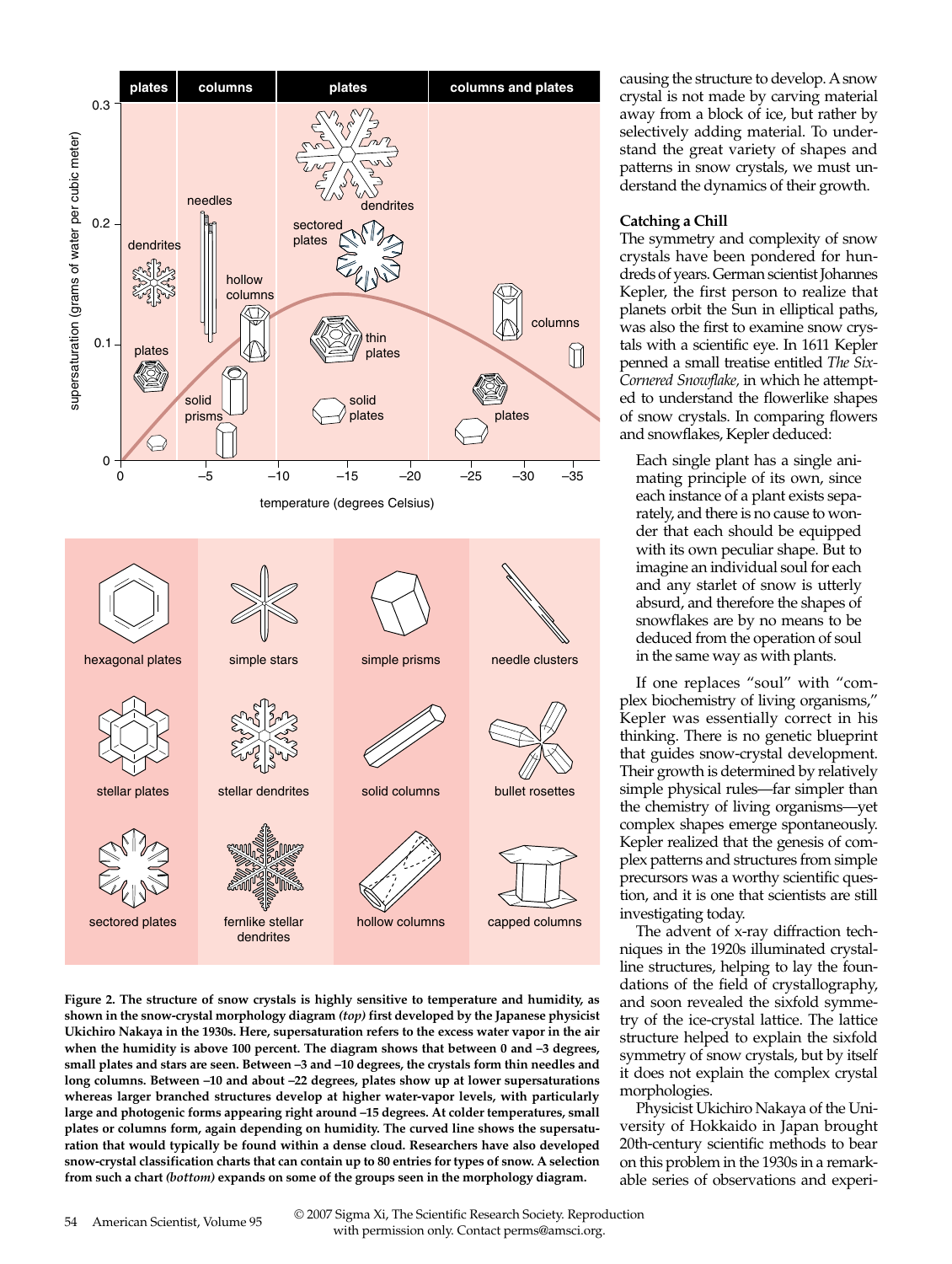mental investigations. After observing and documenting the range of natural snow-crystal types, Nakaya realized that laboratory experiments were necessary to investigate under what conditions the different crystal types appeared.

Nakaya developed several techniques for growing isolated snow crystals in test chambers and soon found that a crystal's morphology was mainly a function of the temperature and humidity of the air. Just below freezing, at around –2 degrees, thin platelike crystals appeared. Under slightly colder conditions, around –5 degrees, slender needles were the preferred shape. At –15 degrees, the largest and thinnest plate-like crystals formed, while below –25 degrees, the crystals grew mainly as short columns.

At all temperatures, Nakaya found that simple prismlike crystals formed when the humidity was low and growth was slow, whereas higher humidity yielded faster growth and more complex structures. Subsequent work has additionally shown that smaller crystals have generally simpler shapes, while larger crystals are more complex.

Nakaya displayed all his data in what is now called the *snow-crystal morphology diagram*, which displays the crystal shape as a function of temperature and humidity *(see Figure 2).* After 75 years, we still cannot explain many of the features seen in this simple diagram. In particular, the odd temperature dependence of the crystal morphology, exhibiting an almost oscillatory behavior between plates and columns over just a few degrees, is still largely an unsolved puzzle.

The morphology diagram can handily explain two immediately interesting features of snow crystals—why they all look so different and why the six branches on a stellar crystal all look alike. The explanation stems from Nakaya's observation that ice growth is remarkably sensitive to temperature and humidity.

As it blows about inside the clouds, a developing snow crystal experiences ever-changing temperatures and humidity levels during its travels. Each change in its local environment alters the way the crystal grows. Its growth may be platelike or columnar, faceted or branched, all depending on the conditions it sees. Because the sensitivity to temperature and humidity is so great, even modest variations inside a cloud cause large changes in growth behavior. After numerous twists and tumbles during its travels, the final structure of an individual crystal can be quite complex.

Furthermore, the route each growing snowflake takes is itself a highly random walk, influenced by the chaotic whorls and eddies that are ever present in the atmosphere. It is all but impossible for two snowflakes to follow exactly the same path though the clouds, so the likelihood of finding two identical snowflakes is basically nil. Luckily for snowflake watchers, nature has conspired to make a stunning variety of crystal forms.

Although each snowflake follows a different path, the arms of an individual stellar crystal travel together. The six arms all undergo the same changes in conditions at exactly the same times. As a result, the branches seem to grow in synchrony, simply because they each experience the same growth history. So Thoreau's "creative genius," capable of designing snow crystals in an endless variety of beautiful and symmetrical patterns, can simply be found in the ever-changing winds.

#### **Branching Out**

Going beyond the morphology diagram, much progress in understanding snow crystals has come from work in crystallography and metallurgy done by many scientists over several decades, as the foundations of modern materials science were being laid throughout the 20th century. The semiconductor industry provided considerable impetus in these fields, as suddenly the ability to produce large crystals—which required an understanding of their growth dynamics—was a business necessity.

The formation of facets—flat crystalline surfaces—is a nearly ubiquitous phenomenon in crystal growth. Faceting plays a major role in guiding the growth of snow crystals. Once a cloud droplet freezes, the expanding crystal develops facets because some crystalline surfaces accumulate material more slowly than others. Condensing molecules are especially attracted to rounded surfaces that are rough on atomic scales, because such



**Figure 3. It takes only a magnifying glass to appreciate the beauty of snow crystals, but truly detailed images require a microscope. In 1665, Robert Hooke used his early microscope, with little more magnification than a modern hand lens, to sketch the forms of snowflakes** *(bottom).* **Wilson A. Bentley, a Vermont farmer who assembled a masterful collection of more than 5,000 images from the late 1800s through the 1920s, pioneered the use of a camera with a microscope and followed a painstaking process of hand-trimming negatives to improve background contrast** *(top left).* **Bentley's magazine publications popularized the adage that no two snowflakes are alike. More advanced imaging techniques were developed by Nakaya in the 1930s. He was also the first to grow synthetic snowflakes in the laboratory** *(top right).* **Nakaya used a rabbit hair to anchor the crystal, as the oils on the hair would encourage growth from a single nucleation site rather than permitting frost to grow evenly along the hair. (Top left photograph courtesy of the National Oceanic and Atmospheric Administration, top right courtesy of Harvard University Press.)**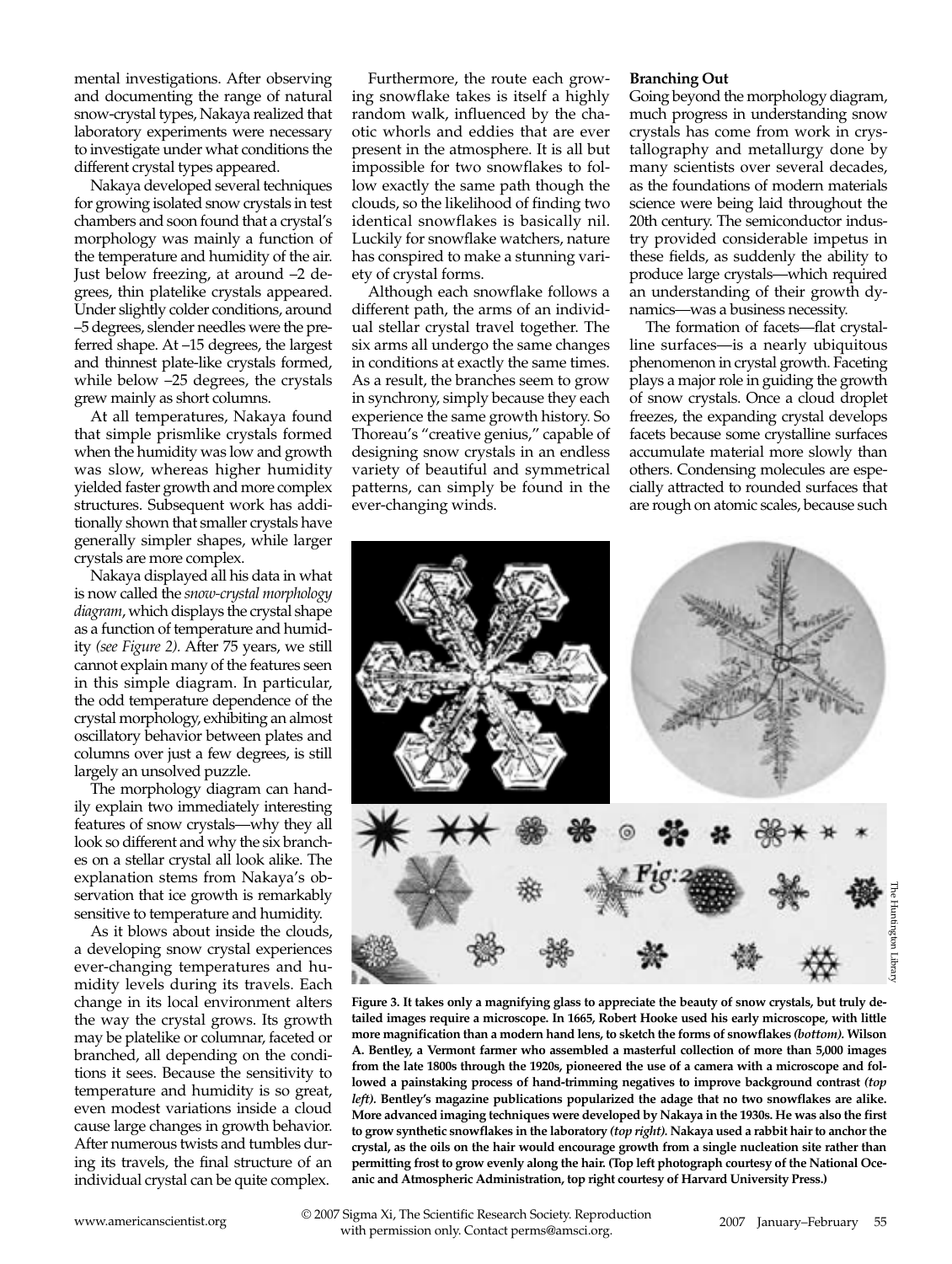

**Figure 4. The temperature dependence of snow-crystal forms shown in the morphology diagram can be brought to life with lab-grown snow. These small crystals were all grown as they fell freely in a chamber held at an intermediate level of supersaturation, but at varying temperatures. The left panel shows a montage of crystals grown at –2 degrees Celsius, the middle at –5 degrees and the right at –15 degrees.**

areas present greater available molecular binding. Molecularly flat regions—the facet surfaces—have fewer dangling chemical bonds and are thus less favorable attachment sites.

After a crystal grows for a while, only the slow-growing facet surfaces remain. The crystal eventually becomes faceted, regardless of its initial shape. The molecular bonding to the crystal lattice determines which surfaces grow slowly, and thus which lattice planes become facets. The process of faceting is how the geometry of the water molecule is transferred to the geometry of a large crystal.

Different mineral crystals have different facet structures, depending on the details of their molecular lattices. When faceting dominates snow crystal growth, the resulting hexagonal crystal has six side faces, called prism facets, capped by top and bottom surfaces, called basal facets. This is the basic shape of small or slow-growing snow crystals. Visible

![](_page_5_Picture_6.jpeg)

**Figure 5. Laboratory-grown snow crystals offer the opportunity to explore in detail the combination of growth mechanisms and the different conditions under which they occur. Since experimental chambers cannot provide the same free-fall time as the atmosphere, it is desirable to grow supported crystals. One technique is to grow snow crystals on the tips of thin ice needles that sprout from an electrified wire** *(left).* **The strong electric field attracts water molecules in the air, greatly accelerating the needle's growth. When the electric charge is removed, crystal growth returns to normal. By controlling temperature and humidity, designer snowflakes can be created. For instance, a dendrite can be made to grow hollow columns at its points, then plates can be grown to cap each column, resulting in a shape that resembles a fancy chandelier** *(right).* **The series of temperature shifts required to produce such a form would be highly unlikely within a natural cloud bank.** 

remnants of this form can often be seen at the centers of larger, more complex snow crystals, revealing their simpler initial shapes.

Under some conditions, water molecules will attach more readily to the prism surfaces than the basal surfaces, producing thin plates of ice. In other circumstances, the molecules attach to the basal facets, resulting in columns. In either case, faceting is one of the most important mechanisms for producing different shapes and patterns.

Faceting cannot be the whole story, however, or all snow crystals would be shaped like simple hexagonal prisms, which is certainly far from the case. Something else happens when the crystal size is large—typically about half a millimeter across—or when the growth is rapid. Then a crystal may sprout branches because of a well-known growth effect called the *Mullins-Sekerka instability*, or simply the branching instability. This process largely explains how complex, flowerlike snow-crystal structures can arise spontaneously from nothing more than freezing water vapor.

As snow crystals grow, they use up the water vapor in their immediate surroundings, and it takes a certain amount of time for additional molecules to diffuse through the air to reach the crystal. Snow-crystal growth is therefore said to be *diffusion limited*, and different regions on a crystal effectively compete for available resources. If a spot on a crystal—for example, one of the points on a hexagonal plate—sticks out farther into the air, then water molecules will preferentially collect on that point, simply because the diffusion distance is slightly shorter. With a slightly greater source of material, the point will grow a bit more rapidly, which in turn causes the point to become more pronounced. The result is a positive feedback that reinforces the effect, so large branches eventually sprout from the six points of a hexagonal snow crystal. With time, numerous side branches may in turn sprout from random bumps or faceted tips on the main arms.

Instabilities like this are at the heart of pattern formation, and nature is one unstable system heaped on top of another. The sun heats the air near the ground and the warm air rises—a convective instability that gives rise to the wind, clouds and the rest of Earth's weather. The resulting wind blows on the surface of the ocean, making the ocean surface unstable, which generates waves and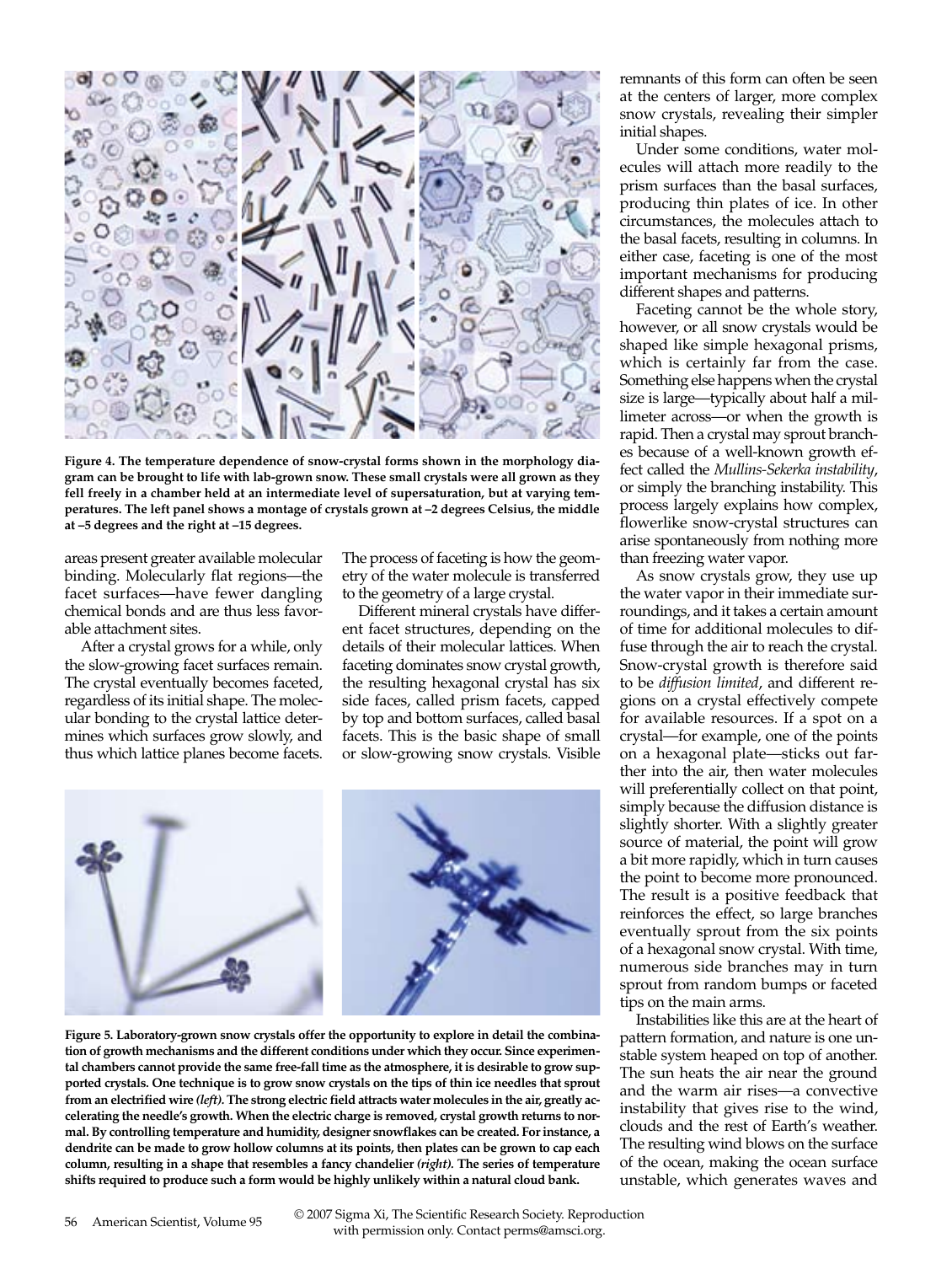![](_page_6_Picture_0.jpeg)

**Figure 6. Computer models of water-vapor levels around the edges of thicker** *(left)* **and thinner** *(center)* **snow-crystal plates, shown from the side, demonstrate that there is less water vapor available around the edges of thinner, faster-growing plates. Colored bands indicate watervapor levels, increasing from blue to red. Such models support a new growth mechanism, called the** *knife-edge instability,* **which can amplify small, intrinsic changes in crystal growth. This instability accelerates the growth of thin plates and can help explain the formation of capped columns, where the crystal seems to instantaneously change from columnar to platelike growth** *(right).*

drives moisture into the atmosphere. As these waves run into shallow beaches, they become unstable and break.

Faceting and branching are two dominant forces in snow-crystal growth, pulling in opposite directions. Faceting is a stabilizing process that drives the formation of flat surfaces and simple shapes. With faceting alone, snow crystals would all look like hexagonal prisms. In contrast, branching is an unstable process that takes simple shapes and makes them complex. Branching alone would produce crystals with much structure but no symmetry, looking a bit like miniature ice tumbleweeds. The constant interplay of both these forces is necessary to sculpt the shapes and patterns seen in snow crystals.

#### **On Thin Ice**

Although branching and faceting explain many properties of snowcrystal growth, they do not immediately explain the overall organization of the morphology diagram. For the past several decades, the assumption was that the growth rates of the prism and basal surfaces were simply temperature dependent. If the prism surfaces accumulated material more quickly than the basal surfaces, plates resulted. If the opposite occurred, columns and needles were formed. The relative growth rates would have to change dramatically with temperature—by at least two orders of magnitude over a few degrees—in order to be consistent with the morphology diagram, but no other explanation seemed possible.

For the past several years, I have been investigating snow-crystal formation by

making precise measurements of crystal growth rates under well-controlled conditions. The idea is essentially the same as Nakaya's, except I can use the benefits of 21st-century technology: laser interferometry, digital data recording, exquisite temperature control and a host of other advances Nakaya could hardly have imagined.

I expected to see the growth vary strongly with temperature in my measurements, in order to agree with the morphology diagram. If thin plates and slender columns grew just a few degrees apart, then it stood to reason that the growth rates of the basal and prism facets would differ greatly from one another and change rapidly with temperature.

My measurements showed otherwise. There were some differences among facets, but they were not nearly as great as expected. Likewise, the growth rates changed somewhat with temperature, but not nearly enough to explain the features seen in the morphology diagram.

The situation became even more intriguing when I began making careful computer models of the diffusionlimited growth of crystals, especially the growth of thin plates. The usual tenets of the branching instability suggested that the humidity should be highest at the edge of a plate, since this sticks out farthest into the air surrounding the crystal. Instead, my models indicated that the fast growth of the plate edges tends to deplete the water vapor there, so the humidity near the edge is actually lower than at other regions. This counterintuitive result meant that the branching instability could not promote the growth of thin plates and would actually drive the growth to blockier forms.

Putting the measurements and the modeling together made it impossible to explain the morphology diagram with what was known about icecrystal growth. The modeling showed that growth rates had to change by a factor of 100 or even 1,000 over just a few degrees in temperature, which seemed implausible from what is known about crystal-growth dynamics. And indeed, the measurements showed that such rapid changes did not happen. Something new was needed to explain the dramatic changes in crystal shape with temperature.

I've become convinced that the solution lies in an effect I call *structuredependent attachment kinetics*. The basic hypothesis is that the intrinsic growth rate of a faceted surface depends on its structure. In particular, I have proposed that an extremely narrow facet surface, as exists at the very edge of a thin, platelike crystal, will grow much faster than a broader facet. The molecular dynamics of how this happens are still unclear. One possibility stems from the fact that the molecules at the edge of a thin plate are more loosely bound than molecules on a broader surface, simply because they have fewer neighboring molecules to provide binding. This may cause the edge to become intrinsically rougher, as the surface molecules have more freedom to jostle about. A rougher surface is more accepting to condensing molecules, which could make the growth rates increase. The ice surface is known to have a rather complex molecular structure, which is not completely understood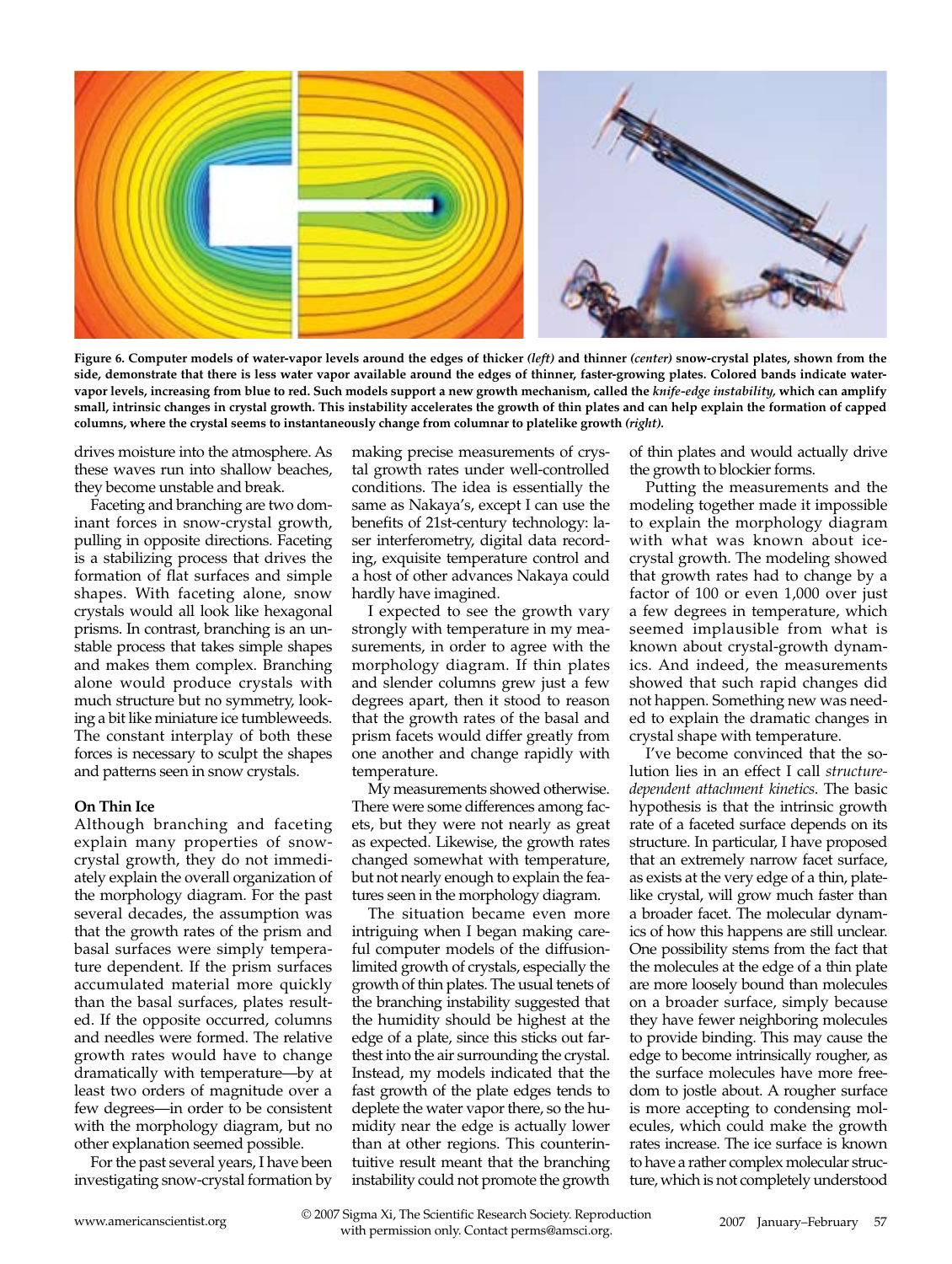![](_page_7_Picture_0.jpeg)

**Figure 7. A series of images of a snow crystal growing in the laboratory demonstrates how these ice structures can take on such elaborate shapes. Initially, temperature and humidity in the chamber were set at levels that encourage branching. The conditions were then altered to ones that favor faceting and platelike growth. Moving the levels back and forth several times mimicked a snowflake's rapid tumble through the locally varying weather conditions within a cloud, resulting in a snow crystal that shows alternating periods of branching and plate growth.**

even in simpler circumstances, so it is not currently possible to prove or disprove this hypothesis. But I maintain that this phenomenon, or something quite similar, must exist to explain the data.

The phenomenon of structuredependent attachment kinetics leads to a new kind of growth behavior that I call the *knife-edge instability*. If the edge of a plate-like crystal, which starts out with some initial thickness, is made a bit thinner, then structure-dependent attachment kinetics dictates that the intrinsic growth rate of the edge will increase. The increased growth at the edge causes it to sharpen, which makes the edge still thinner, increasing the growth rate even more. Here again, there is a positive feedback that enhances the crystal growth and drives the formation of thin, platelike structures. The instability progresses until other mechanisms intercede to halt further sharpening of the edge.

Not only does the knife-edge instability reconcile the crystal-growth data in a reasonable way, it also explains many aspects of natural snow crystals. For example, Nakaya's early measurements showed that large stellar crystals have a characteristic thickness of about 0.01 millimeter (about a tenth of the thickness of a sheet of paper), which is largely independent of crystal size and the complexity of branching. Such behavior is just what one would expect from this type of instability, and it is hard to explain otherwise.

In addition, capped column crystals almost always show a sharp transition between the central column and the two plates on either end. This seemingly instantaneous growth change often produces crystals that have thin plates on the ends of a central column. One would expect a more gradual transition to be the norm, which would tend

to produce thicker plates on columns, but this is not observed.

Explaining capped columns is rather easy with the knife-edge instability, because instabilities tend to amplify small changes in initial conditions. If the local environment changes just slightly to prefer platelike growth over columnar growth, then the instability kicks in to immediately produce thin plates. The instability amplifies the effects of slowly changing external conditions to produce an abrupt change in growth from columnar to platelike, as is usually seen.

This amplification is an important feature of the knife-edge instability, since it greatly reduces the intrinsic temperature-dependent growth changes that are needed to explain the morphology diagram. We still do not understand what those temperature-dependent effects are, but at least now they do not have to be

58 American Scientist, Volume 95 © 2007 Sigma Xi, The Scientific Research Society. Reproduction with permission only. Contact perms@amsci.org.